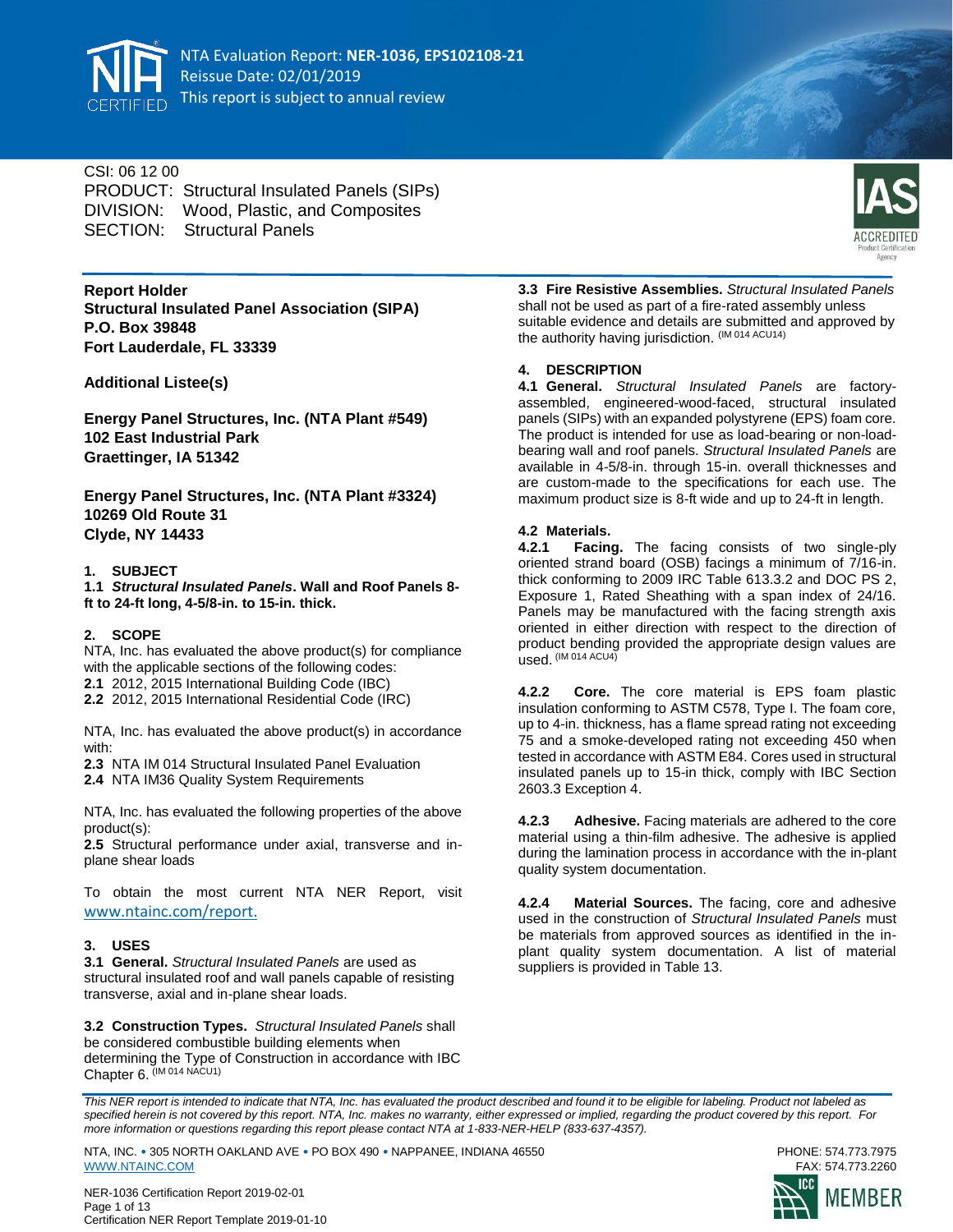

**4.2.5 Splines.** *Structural Insulated Panels* are interconnected with surface splines or block splines (Figure 1). Connections using dimensional lumber splines or engineered structural splines are not specifically addressed in this report and must be designed in accordance with accepted engineering practice to meet applicable code requirements. (IM 014 ACU 20)

**4.2.5.1 Surface Splines.** Surface splines (Figure 1) consist of 3-in. wide by 7/16-in. thick or thicker OSB. At each panel joint, one surface spline is inserted into each of two tight-fitting slots in the core. The slots in the core are located just inside the facing.

**4.2.5.2 Block Splines.** Block splines (Figure 1) are manufactured in the same manner as the SIP except with an overall thickness that is 1-in. less than the overall thickness of the panels to be joined.

#### **5. DESIGN**

**5.1 Overall Structural System.** The scope of this report is limited to the evaluation of the SIP component. Panel connections and other details related to incorporation of the product into the overall structural system of a building are beyond the scope of this report. (IM 014 NACU3)

**5.2 Design Approval.** Where required by the authority having jurisdiction, structures using *Structural Insulated Panels* shall be designed by a registered design professional. Construction documents, including engineering calculations and drawings providing floor plans, window details, door details and connector details, shall be submitted to the code official when application is made for a permit. The individual preparing such documents shall possess the necessary qualifications as required by the applicable code and the professional registration laws of the state where the construction is undertaken. Approved construction construction is undertaken. documents shall be available at all times on the jobsite during installation. (IM 014 NACU4)

**5.3 Design Loads.** Design loads to be resisted by the product shall be as required under the applicable code. Loads on the panels shall not exceed the loads noted in this report. Where loading conditions result in superimposed stresses, the sum of the ratio of actual loads over allowable loads shall not exceed one. Calculations demonstrating that the loads applied are less than the allowable loads described in this report shall be submitted to the code official for approval. (IM 014 NACU5)

**5.4 Allowable Loads.** Allowable axial, transverse and inplane shear loads may be calculated using the panel properties provided in Tables 1 and 2 or selected from Tables 3 through 11. For loading conditions not specifically addressed herein, structural members designed in

accordance with accepted engineering practice shall be provided to meet applicable code requirements.

**5.5 Concentrated Loads.** Axial loads shall be applied to the product through continuous members such as structural insulated roof or floor panels or repetitive members such as joists, trusses or rafters spaced at regular intervals of 24-in. on center or less. Such members shall be fastened to a rim board or similar member to distribute the load to the product. For other loading conditions, reinforcement shall be provided. This reinforcement shall be designed in accordance with accepted engineering practice. (IM 014 ACU12)

**5.6 Eccentric and Side Loads.** Axial loads shall be applied concentrically to the top of the product. Loads shall not be applied eccentrically or through framing attached to one side of the panel (such as balloon framing) except where additional engineering documentation is provided. (IM 014 ACU13)

**5.7 Openings.** Openings in panels are permitted when the header depth is at least 12-in., the interior opening is reinforced with lumber or steel and the panels are not used to resist in-plane shear loads. SIP splines are not permitted within 6-in. of the end of the header and are not permitted within the header. Allowable loads for maximum header spans of 36-in. may be selected from Tables 6 and 8. Allowable loads for maximum header spans of 72-in. may be selected from Tables 7 and 9. Openings in panels beyond the scope of this report shall be reinforced with wood or steel designed in accordance with accepted engineering practice to resist all loads applied to the opening as required by the adopted code. Details for door and window openings shall be provided to clarify the manner of supporting axial, transverse and/or inplane shear loads at openings. Such details shall be subject to approval by the local authority having jurisdiction. (IM 014 ACU8)

**5.8 In-Plane Shear Design.** Shear walls utilizing block or surface splines shall be sized to resist all code required wind and seismic loads without exceeding the allowable loads provided herein. Shear wall chords, hold-downs and connections to transfer shear forces between the wall and surrounding structure shall be designed in accordance with accepted engineering practice. (IM 014 ACU17) Allowable strengths for SIP shear walls with structural splines along each panel edge shall be designed in accordance with accepted engineering practice and are subject to the limitations for wood sheathed shear walls.

**5.8.1 Seismic Design Categories A, B, and C.** Use of the shear wall configurations in Table 10 is limited to structures in Seismic Design Categories A, B and C. Where SIPs are used to resist seismic forces the following factors shall be used for design: Response Modification Coefficient, *R* = 2.0; System Overstrength Factor, *Ω<sup>0</sup>* = 2.5; Deflection

*This NER report is intended to indicate that NTA, Inc. has evaluated the product described and found it to be eligible for labeling. Product not labeled as specified herein is not covered by this report. NTA, Inc. makes no warranty, either expressed or implied, regarding the product covered by this report. For more information or questions regarding this report please contact NTA at 1-833-NER-HELP (833-637-4357).* 



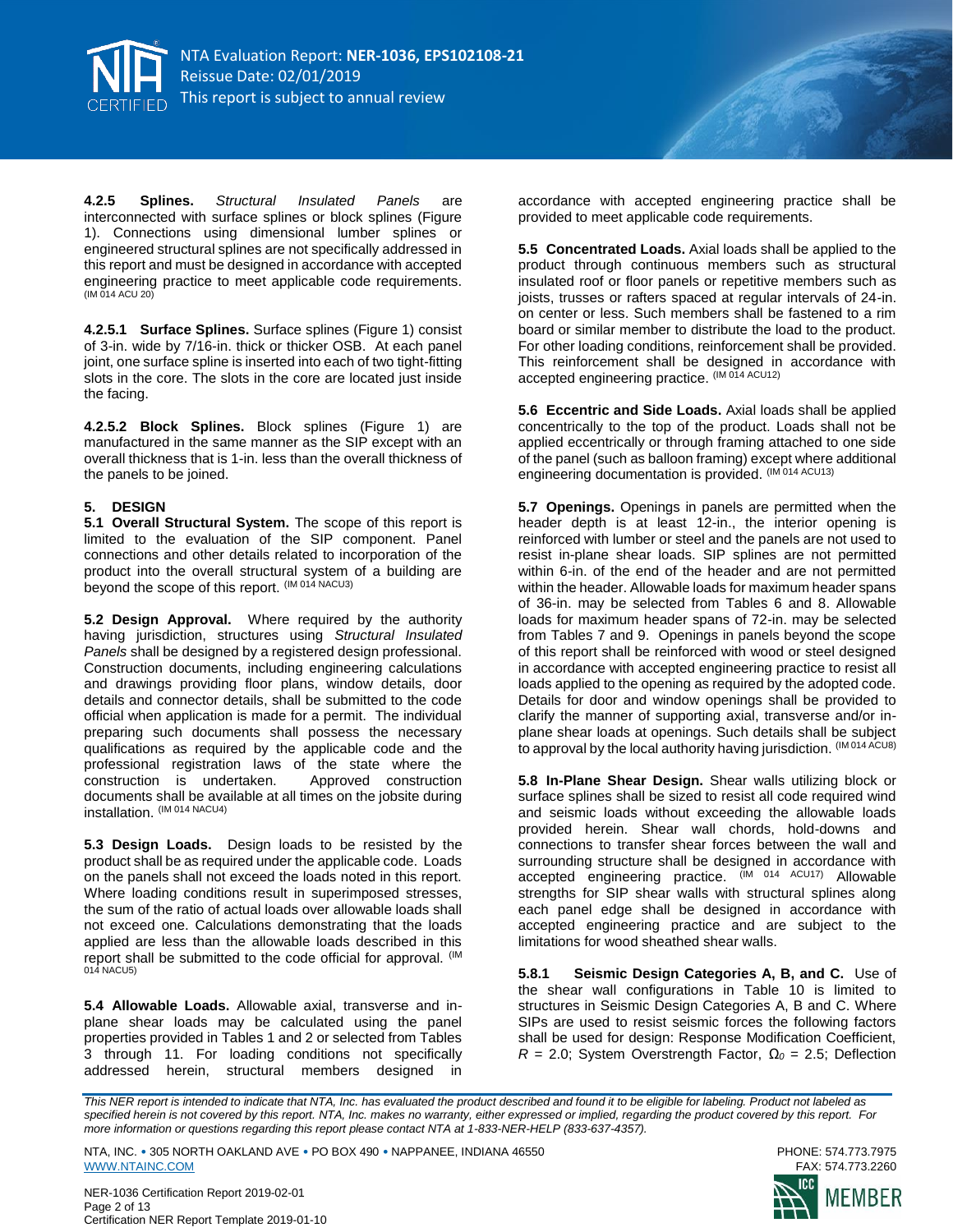

Amplification Factor,  $C_d = 2.0$ . (IM 014 ACU16) The maximum panel height-to-width ratio shall be 2:1. (IM 014 ACU17)

**5.8.2 Seismic Design Categories D, E, and F.** Use of the shear wall configurations in Table 11 are permitted in Seismic Design Categories D, E and F. Such walls shall be designed using the seismic design coefficients and limitations provided in ASCE 7-05 for light-framed walls sheathed with wood structural panels rated for shear resistance (SFRS A13) and the following factors for design: Response Modification Coefficient, *R* = 6.5; System Overstrength Factor, *Ω<sup>0</sup>* = 3.0; Deflection Amplification Factor,  $C_d = 4.0$ . (IM 014 ACU16) The maximum panel height-to-width ratio shall be 1:1. (IM 014 ACU17)

**5.8.3 Adhesives and Sealants.** Adhesives and sealants shall not be applied at wood-to-wood or spline-to-facing interfaces in shear walls in Seismic Design Categories D, E and F. (IM 014 NACU10) Adhesives and sealants may be applied to wood-to-foam or facing-to-foam interfaces. Flexible SIP tape may be applied over panel joints.

**5.9 Horizontal Diaphragms.** Horizontal diaphragms shall be sized to resist all code required wind and seismic loads without exceeding the allowable loads provided herein. Diaphragm chords and connections to transfer shear forces between the diaphragm and surrounding structure shall be designed in accordance with accepted engineering practice. The maximum diaphragm length-to-width ratio shall not exceed 3:1. (IM 014 ACU18)

**5.10 Combined Loads.** Panels subjected to any combination of transverse, axial or in-plane shear loads shall be analyzed utilizing a straight line interaction in accordance with *Structural Insulated Panel (SIP) Engineering Design Guide (SIP-EDG01-19).*

#### **6. INSTALLATION**

**6.1 General.** *Structural Insulated Panels* shall be fabricated, identified and erected in accordance with this report, the approved construction documents and the applicable codes. In the event of a conflict between the manufacturer's published installation instructions and this report, this report shall govern. Approved construction documents shall be available at all times on the jobsite during installation. (IM 014 NACU7)

**6.2 Splines.** *Structural Insulated Panels* are interconnected at the panel edges through the use of a spline. The spline type may be of any configuration listed in Section 4.2.5 as required by the specific design. The spline shall be secured in place with not less than 0.131-in. x 2-1/2-in. nails, spaced 6-in. on center on both sides of the panel, or an approved equivalent fastener. All joints shall be sealed in accordance with the SIP manufacturer's installation instructions. Alternate spline connections may be required for panels subjected to in-plane

shear forces. Such panels shall be interconnected exactly as required in Tables 10 or 11 or as directed by the designer.

**6.3 Plates.** The top and bottom plates of the panels shall be dimensional or engineered lumber sized to match the core thickness of the panel. The plates shall be secured using not less than 0.131-in. x 2-1/2-in. nails, spaced 6-in. on center on both sides of the panel, or an approved equivalent fastener. A second top plate of 1-1/8-in. minimum thickness dimensional or engineered lumber with a specific gravity of 0.42 that is cut to the full thickness of the panel shall be secured to the first top plate using 0.131-in. x 3-in. nails or an approved equivalent fastener.

**6.4 Cutting and Notching.** No field cutting or routing of the panels shall be permitted except as shown on approved construction documents. (IM 014 NACU6)

**6.5 Protection from Decay.** SIPs that rest on exterior foundation walls shall not be located within 8-in. of exposed earth. SIPs supported by concrete or masonry that is in direct contact with earth shall be protected from the concrete or masonry by a moisture barrier. (IM 014 ACU6)

**6.6 Protection from Termites.** In areas subject to damage from termites, SIPs shall be protected from termites using an approved method. Panels shall not be installed below grade or in contact with earth. (IM 014 ACU7) (IM 014 ACU22)

**6.7 Heat-Producing Fixtures.** Heat-producing fixtures shall not be installed in the panels unless protected by a method approved by the code official or documented in test reports. This limitation shall not be interpreted to prohibit heatproducing elements with suitable protection. (IM 014 NACU9)

**6.8 Plumbing Installation Restrictions.** Plumbing and waste lines may extend at right angles through the wall panels but are not permitted vertically within the core. Lines shall not interrupt splines or panel plates unless approved by a registered design professional.

### **6.9 Voids and Holes**

**6.9.1 Voids in Core.** In lieu of openings designed in accordance with section 5.7, the following voids are permitted. Voids may be provided in the panel core during fabrication at predetermined locations only. Voids parallel to the panel span shall be limited to a single 1-in. maximum diameter hole. Such voids shall be spaced a minimum of 4-ft on center measured perpendicular to the panel span. Two 1/2-in. diameter holes may be substituted for the single 1-in. hole provided they are maintained parallel and within 2-in. of each other. (IM 014 ACU11) Voids perpendicular to the panel span shall be limited to a single 1-in. maximum diameter hole placed not closer than 16 in. from the support. Additional voids in the same direction shall be spaced not less than 28-in. on center.

*This NER report is intended to indicate that NTA, Inc. has evaluated the product described and found it to be eligible for labeling. Product not labeled as specified herein is not covered by this report. NTA, Inc. makes no warranty, either expressed or implied, regarding the product covered by this report. For more information or questions regarding this report please contact NTA at 1-833-NER-HELP (833-637-4357).* 



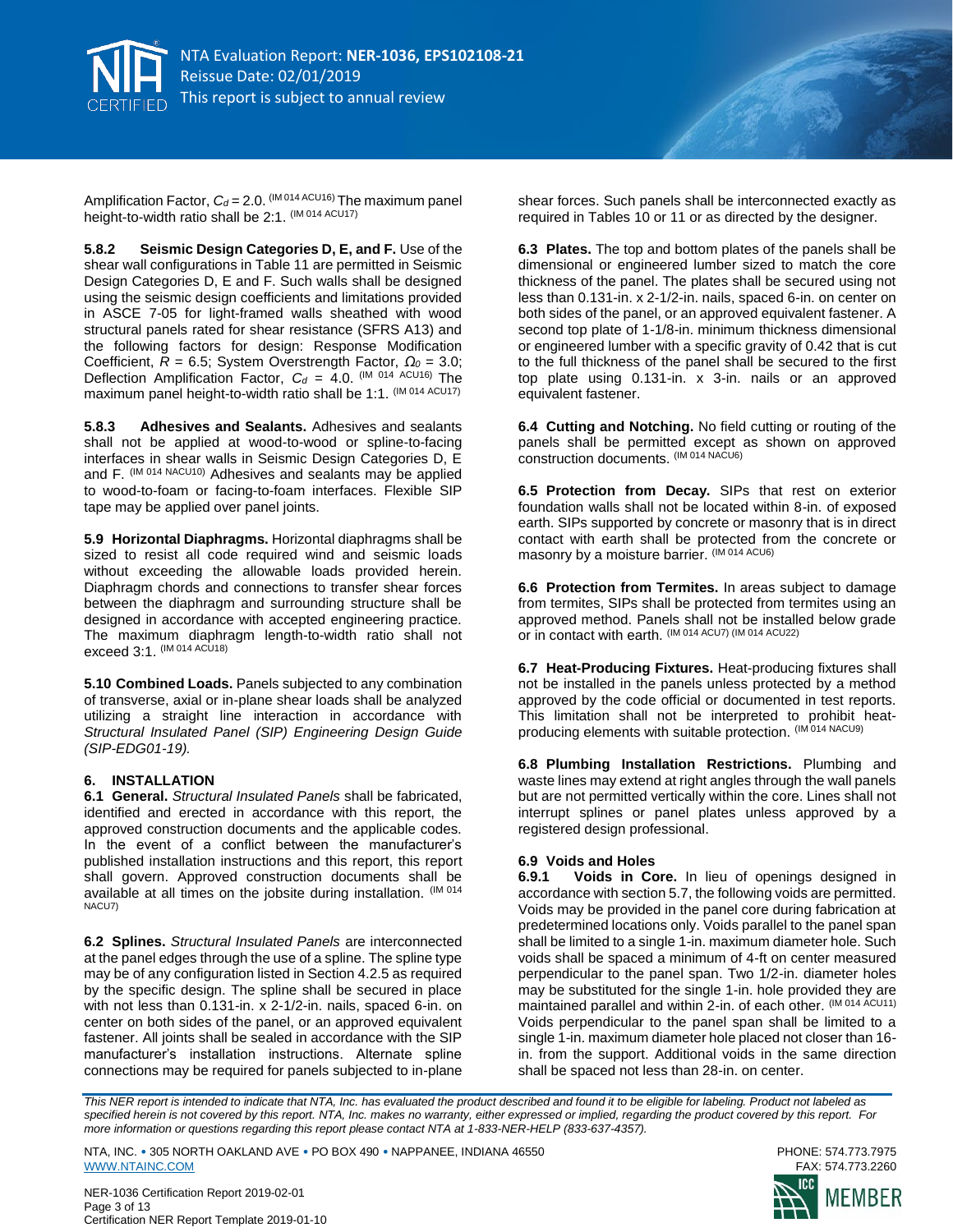

**6.9.2 Holes in Panels.** Holes may be placed in panels during fabrication at predetermined locations only. Holes shall be limited to 4-in. by 4-in. square. The minimum distance between holes shall not be less than 4-ft on center measured perpendicular to the panel span and 24-in. on center measured parallel to the panel span. Not more than three holes shall be permitted in a single line parallel to the panel span. The holes may intersect voids permitted elsewhere in this report. (IM 014 ACU15)

#### **6.10 Panel Cladding**

**6.10.1 Roof Covering.** The roof covering, underlayment and flashing shall comply with the applicable codes. All roofing materials must be installed in accordance with the manufacturer's installation instructions. The use of roof coverings requiring the application of heat during installation shall be reviewed and approved by a registered design professional.

**6.10.2 Exterior Wall Covering.** Panels shall be covered on the exterior by a water-resistive barrier as required by the applicable code. The water-resistive barrier shall be attached with flashing in such a manner as to provide a continuous water-resistive barrier behind the exterior wall veneer. (IM 014 ACU9) The exterior facing of the SIP wall shall be covered with weather protection as required by the adopted building code or other approved materials. (IM 014 ACU10)

**6.11 Interior Finish.** The SIP foam plastic core shall be separated from the interior of the building by an approved thermal barrier of 1/2-in. gypsum wallboard or equivalent thermal barrier where required by IBC Section 2603.4.

#### **7. CONDITIONS OF USE**

*Structural Insulated Panels* as described in this report comply with the codes listed in Section 2 above, subject to the following conditions:

**7.1** Installation complies with this report and the approved construction documents.

**7.2** This report applies only to the panel thicknesses specifically listed herein. (IM 014 ACU3)

**7.3** In-use panel heights/spans shall not exceed the values listed herein. Extrapolation beyond the values listed herein is not permitted. (IM 014 ACU2)

**7.4** The panels are manufactured in the production facilities listed in this report. (IM 014 NACU8)

#### **8. EVIDENCE SUBMITTED**

NTA, Inc. has examined the following evidence to evaluate this product:

**8.1** Review of each plant's quality assurance manual and inspection of manufacturer's production facility in accordance with NTA IM 036 and NTA IM 014.

**8.2** Plant certification inspection of each manufacturer's production facilities, test procedures, frequency and quality control sampling methods, test equipment and equipment calibration procedures, test records, dates and causes of failures when applicable in accordance with NTA IM 036.

**8.3** Qualification test data in accordance with NTA IM 014 Standard Evaluation Plan (SEP) 01.

**8.4** Periodic quality assurance audits of the production facilities.

**8.5** Periodic verification testing in accordance with NTA, Inc. NTA IM 014 SEP 01.

Evaluation evidence and data are on file with NTA, Inc. NTA, Inc. is accredited by the International Accreditation Service (IAS) as follows:

ISO 17020 Inspection Agency (AA-682)

ISO 17025 Testing Laboratory (TL-259)

ISO 17065 Product Certification Agency (PCA-102)

The scope of accreditation related to testing, inspection or product certification pertain only to the test methods and/or standard referenced therein. Design parameters and the application of building code requirements, such as special inspection, have not been reviewed by IAS and are not covered in the accreditation. Product evaluations are performed under the direct supervision of Professional Engineers licensed in all jurisdictions within the United States as required by the building code and state engineering board rules.

#### **9. FINDINGS**

**All products referenced herein are manufactured under an in-plant Quality Assurance program to ensure that the production quality meets or exceeds the requirements of the codes noted herein and the criteria as established by NTA, Inc. Furthermore, product must comply with the conditions of this report.** 

*This report is subject to annual review.*

*This NER report is intended to indicate that NTA, Inc. has evaluated the product described and found it to be eligible for labeling. Product not labeled as specified herein is not covered by this report. NTA, Inc. makes no warranty, either expressed or implied, regarding the product covered by this report. For more information or questions regarding this report please contact NTA at 1-833-NER-HELP (833-637-4357).* 

NTA, INC. • 305 NORTH OAKLAND AVE • PO BOX 490 • NAPPANEE, INDIANA 46550 PHONE: 574.773.7975 [WWW.NTAINC.COM](http://www.ntainc.com/)

NER-1036 Certification Report 2019-02-01 Page 4 of 13 Certification NER Report Template 2019-01-10

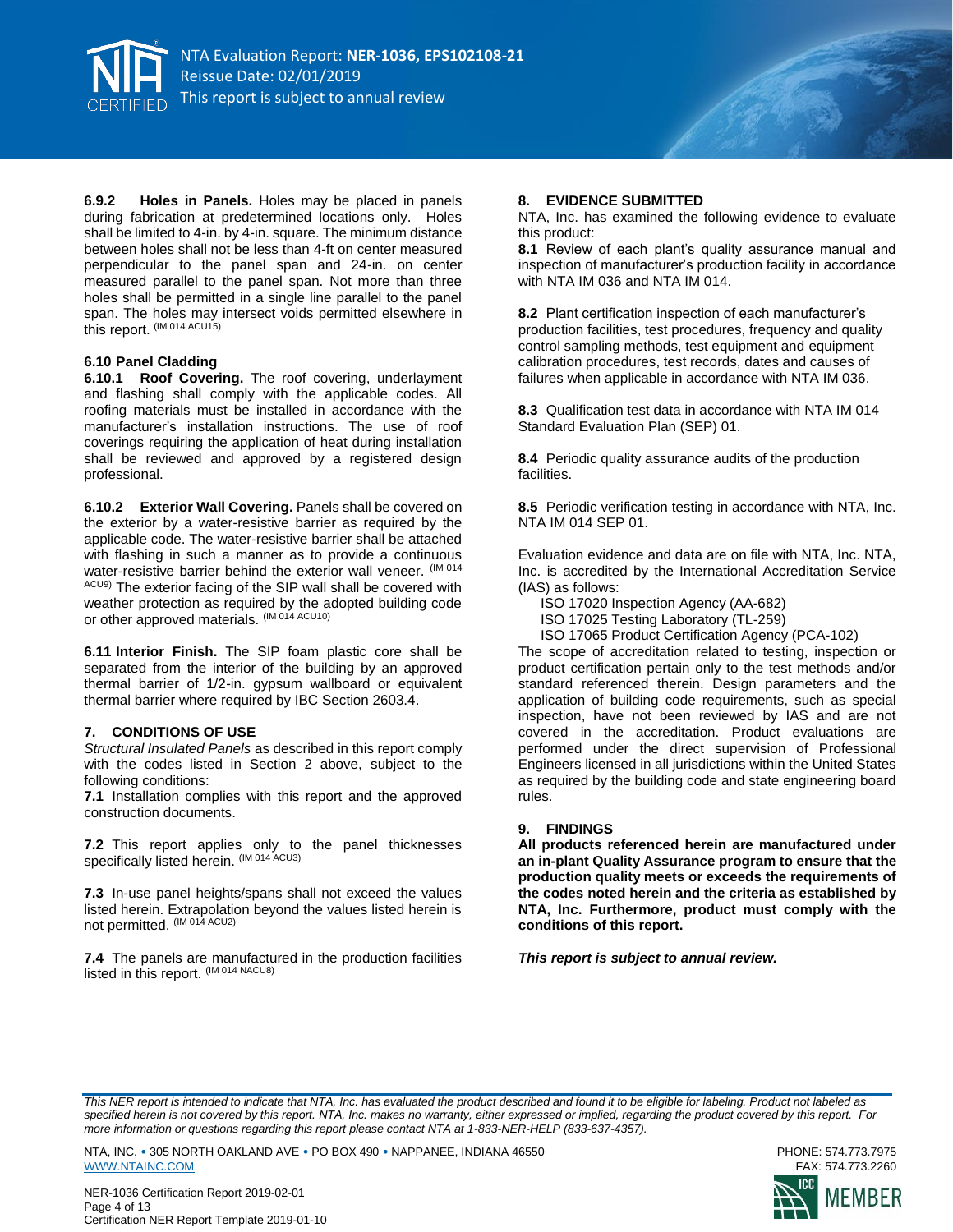

#### **10. IDENTIFICATION**

Each eligible product shall be permanently marked to provide the following information:

- **10.1** The NTA, Inc. certification mark, shown below.
- **10.2** NTA's NER No. NER-1036 or EPS102108-21
- **10.3** The name of the report holder
- **10.4** Identifier for production facility
- **10.5** Project or batch number, date and shift of manufacture or other means of tracing product to quality documentation







*This NER report is intended to indicate that NTA, Inc. has evaluated the product described and found it to be eligible for labeling. Product not labeled as specified herein is not covered by this report. NTA, Inc. makes no warranty, either expressed or implied, regarding the product covered by this report. For more information or questions regarding this report please contact NTA at 1-833-NER-HELP (833-637-4357).* 

NTA, INC. • 305 NORTH OAKLAND AVE • PO BOX 490 • NAPPANEE, INDIANA 46550<br>WWW.NTAINC.COM FAX: 574.773.2260 [WWW.NTAINC.COM](http://www.ntainc.com/)





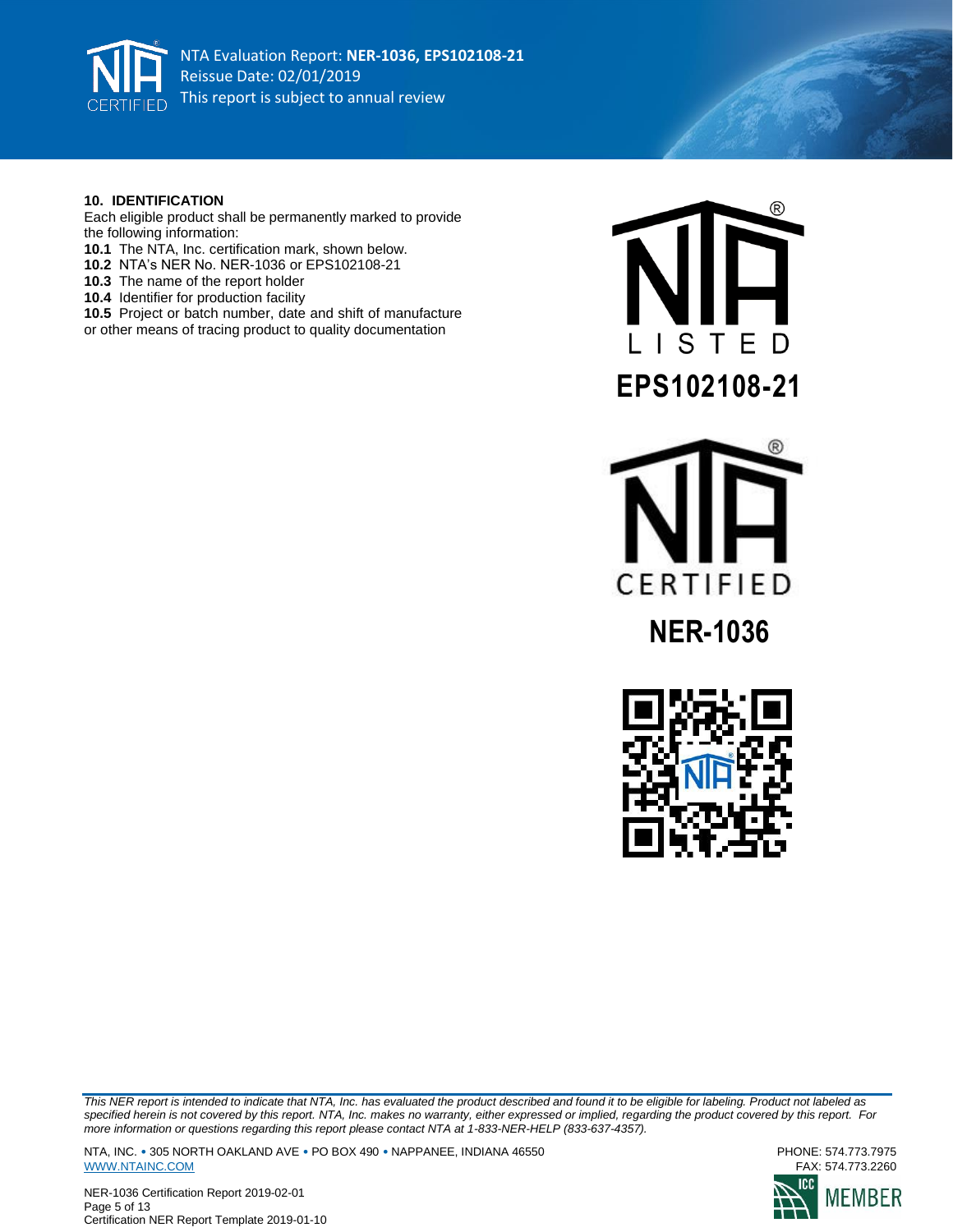

| Table 1. Basic Floperies |                            |  |  |  |  |  |  |
|--------------------------|----------------------------|--|--|--|--|--|--|
| <b>Weak-Axis Bending</b> | <b>Strong-Axis Bending</b> |  |  |  |  |  |  |
| 245                      | 495                        |  |  |  |  |  |  |
| 340                      | 580                        |  |  |  |  |  |  |
| 738900                   | 658800                     |  |  |  |  |  |  |
| 270                      | 405                        |  |  |  |  |  |  |
| 4.5                      | 5.0                        |  |  |  |  |  |  |
| 360                      | 360                        |  |  |  |  |  |  |
| 4.625                    | 4.625                      |  |  |  |  |  |  |
| 0.84                     | 0.86                       |  |  |  |  |  |  |
|                          |                            |  |  |  |  |  |  |

# **Table 1: Basic Properties1, 2**

<sup>1</sup> All properties are based on a minimum panel width of 24-in.

<sup>2</sup> Refer to *Structural Insulated Panel (SIP) Engineering Design Guide (SIP-EDG01-19)* for details on engineered design using basic panel properties.

| Panel<br>Thickness,<br>$h$ (in.) | Core<br>Thickness.<br>$c$ (in.) | Dead<br>Weight, $W_d$<br>(psf) | Facing<br>Area, $A_f$<br>$(in.^2/ft)$ | <b>Shear</b><br>Area,<br>A,<br>$(in.^2ft)$ | <b>Moment</b><br>οf<br>Inertia, I<br>(in.4ft) | <b>Section</b><br>Modulus.<br>S<br>(in.3ft) | <b>Radius of</b><br>Gyration,<br>(in.) | <b>Centroid</b><br>-to-<br><b>Facing</b><br>Dist., $y_c$<br>(in.) |
|----------------------------------|---------------------------------|--------------------------------|---------------------------------------|--------------------------------------------|-----------------------------------------------|---------------------------------------------|----------------------------------------|-------------------------------------------------------------------|
| 4.625                            | 3.75                            | 3.2                            | 10.5                                  | 50.3                                       | 46.0                                          | 19.9                                        | 2.09                                   | 2.31                                                              |
| 6.50                             | 5.625                           | 3.3                            | 10.5                                  | 72.8                                       | 96.5                                          | 29.7                                        | 3.03                                   | 3.25                                                              |
| 8.25                             | 7.375                           | 3.5                            | 10.5                                  | 93.8                                       | 160.2                                         | 38.8                                        | 3.91                                   | 4.13                                                              |
| 10.25                            | 9.375                           | 3.6                            | 10.5                                  | 117.8                                      | 252.7                                         | 49.3                                        | --                                     | --                                                                |
| 12.25                            | 11.375                          | 3.8                            | 10.5                                  | 141.8                                      | 366.3                                         | 59.8                                        | $-$                                    | $-$                                                               |
| 15                               | 14.125                          | 4.0                            | 10.5                                  | 174.8                                      | 556.7                                         | 74.2                                        | --                                     | --                                                                |

#### **Table 2: Section Properties**





Surface Spline



**Figure 1: SIP Spline Types Figure 2: Zero Bearing Support**

*This NER report is intended to indicate that NTA, Inc. has evaluated the product described and found it to be eligible for labeling. Product not labeled as specified herein is not covered by this report. NTA, Inc. makes no warranty, either expressed or implied, regarding the product covered by this report. For more information or questions regarding this report please contact NTA at 1-833-NER-HELP (833-637-4357).* 

NTA, INC. • 305 NORTH OAKLAND AVE • PO BOX 490 • NAPPANEE, INDIANA 46550<br>WWW.NTAINC.COM FAX: 574.773.2260 [WWW.NTAINC.COM](http://www.ntainc.com/)

NER-1036 Certification Report 2019-02-01 Page 6 of 13 Certification NER Report Template 2019-01-10

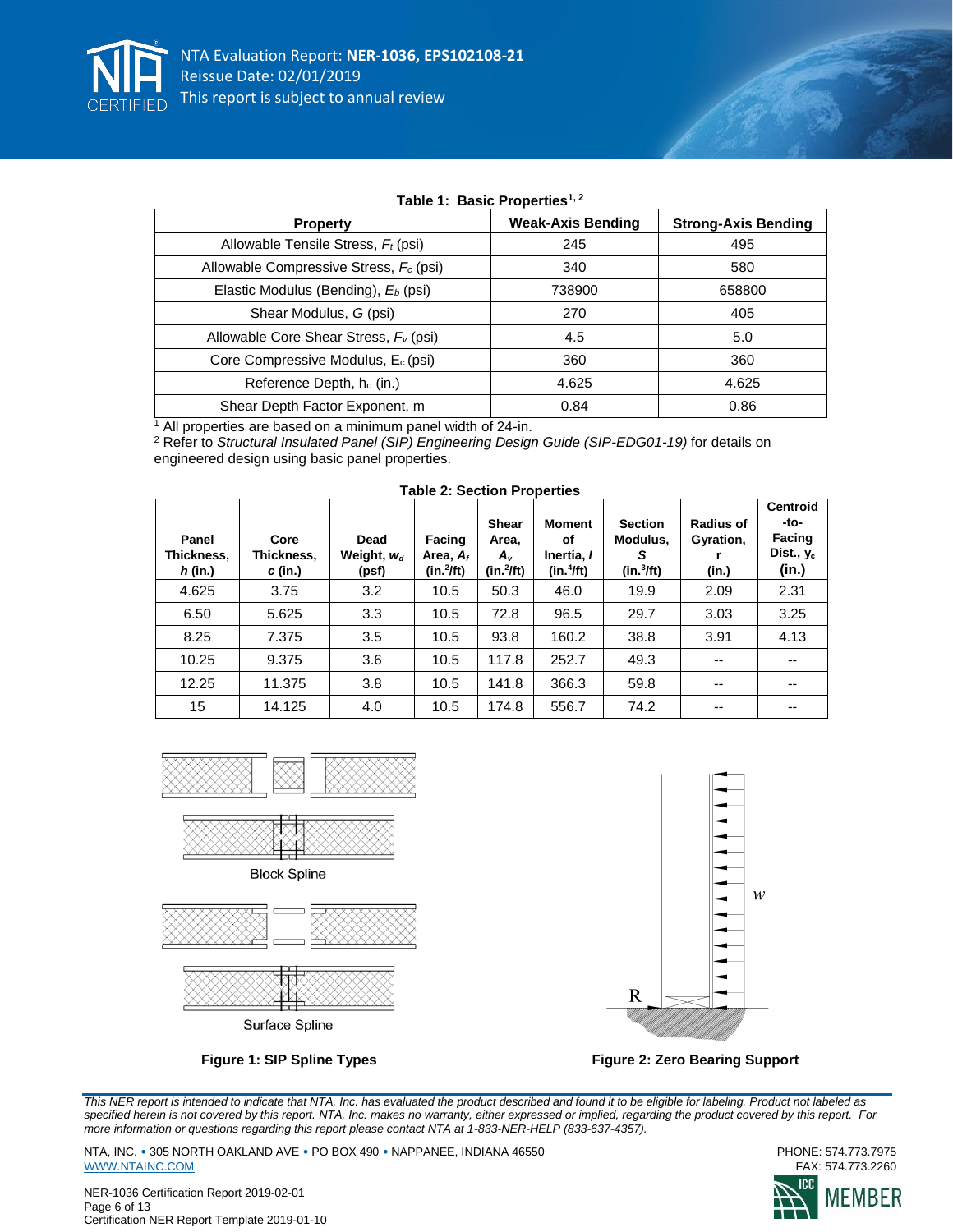

|                   |       | 4-5/8-in. SIP thickness       |       |       | 6-1/2-in. SIP thickness       |       |       | 8-1/4-in. SIP thickness       |       |
|-------------------|-------|-------------------------------|-------|-------|-------------------------------|-------|-------|-------------------------------|-------|
| Panel<br>Length   |       | Deflection Limit <sup>2</sup> |       |       | Deflection Limit <sup>2</sup> |       |       | Deflection Limit <sup>2</sup> |       |
| (f <sub>t</sub> ) | L/180 | L/240                         | L/360 | L/180 | L/240                         | L/360 | L/180 | L/240                         | L/360 |
| $8$ WAB $3$       | 50.8  | 40.9                          | 27.3  | 73.8  | 64.7                          | 43.1  | 81.4  | 81.4                          | 58.3  |
| 8                 | 68.8  | 51.6                          | 34.4  | 81.4  | 81.4                          | 56.6  | 89.4  | 89.4                          | 78.4  |
| 10                | 45.1  | 33.8                          | 22.5  | 62.6  | 57.9                          | 38.6  | 68.1  | 68.1                          | 54.8  |
| 12                | 30.8  | 23.1                          | 15.4  | 50.9  | 40.9                          | 27.3  | 54.9  | 54.9                          | 39.6  |
| 14                | 21.7  | 16.3                          | --    | 39.6  | 29.7                          | 19.8  | 46.1  | 43.9                          | 29.3  |
| 16                | --    | --                            | --    | 29.4  | 22.1                          | 14.7  | 39.6  | 33.2                          | 22.1  |
| 18                | --    | --                            | --    | 22.4  | 16.8                          |       | 34.1  | 25.6                          | 17.1  |
| 20                | --    | --                            | --    | --    | --                            | $- -$ | 26.7  | 20.0                          | 13.4  |
| 22                | --    | --                            | --    | --    | --                            | $- -$ | 21.2  | 15.9                          | 10.6  |
| 24                | --    | --                            | --    | --    | --                            | $- -$ | 17.1  | 12.8                          | 8.6   |

|  |  |  | Table 3: Allowable Uniform Transverse Loads (psf) <sup>1,4</sup> |  |  |
|--|--|--|------------------------------------------------------------------|--|--|
|--|--|--|------------------------------------------------------------------|--|--|

*See Table 4 for notes.*

|                 |       | 10-1/4-in. SIP thickness      |       |       | 12-1/4-in. SIP thickness      |       |       | 15-in. SIP thickness          |       |
|-----------------|-------|-------------------------------|-------|-------|-------------------------------|-------|-------|-------------------------------|-------|
| Panel<br>Length |       | Deflection Limit <sup>2</sup> |       |       | Deflection Limit <sup>2</sup> |       |       | Deflection Limit <sup>2</sup> |       |
| (ft)            | L/180 | L/240                         | L/360 | L/180 | L/240                         | L/360 | L/180 | L/240                         | L/360 |
| $8$ WAB $3$     | 81.4  | 81.4                          | 58.3  | 89.9  | 89.9                          | 75.9  | 98.6  | 98.6                          | 93.6  |
| 8               | 98.3  | 98.3                          | 98.3  | 107.5 | 107.5                         | 107.5 | 121.0 | 121.0                         | 121.0 |
| 10              | 73.9  | 73.9                          | 73.9  | 79.6  | 79.6                          | 79.6  | 87.6  | 87.6                          | 87.6  |
| $12 \,$         | 59.1  | 59.1                          | 54.6  | 63.2  | 63.2                          | 63.2  | 68.7  | 68.7                          | 68.7  |
| 14              | 49.3  | 49.3                          | 41.1  | 52.4  | 52.4                          | 52.4  | 56.5  | 56.5                          | 56.5  |
| 16              | 42.3  | 42.3                          | 31.5  | 44.7  | 44.7                          | 41.7  | 47.9  | 47.9                          | 47.9  |
| 18              | 37.0  | 36.9                          | 24.6  | 39.0  | 39.0                          | 32.9  | 41.7  | 41.7                          | 41.7  |
| 20              | 32.9  | 29.2                          | 19.5  | 34.6  | 34.6                          | 26.3  | 36.8  | 36.8                          | 36.4  |
| 22              | 29.6  | 23.5                          | 15.6  | 31.1  | 31.1                          | 21.3  | 33.0  | 33.0                          | 29.8  |
| 24              | 25.4  | 19.1                          | 12.7  | 28.3  | 26.1                          | 17.4  | 29.9  | 29.9                          | 24.6  |

**Table 4: Allowable Uniform Transverse Loads (psf) 1, 4**

 $1$ <sup>1</sup> Table values assume a simply supported panel with  $1-1/2$ -in. of continuous bearing on facing at supports  $(C_v = 1.0)$  with solid wood plates at bearing locations. Values do not include the dead weight of the panel. For wall panel capacities (4-5/8-in., 6-1/2-in. and 8-1/4-in. thickness panels only) utilizing a zero bearing configuration (Figure 2), the allowable load shall be determined using  $C_v = 0.4$ .

<sup>2</sup> Deflection limit shall be selected by building designer based on the serviceability requirements of the structure and the requirements of adopted building code. Values are based on loads of short duration only and do not consider the effects of creep.

<sup>3</sup> Tabulated values are based on the strong-axis of the facing material oriented parallel to the direction of panel bending. WAB indicates weak-axis bending of the facing material; the strong-axis of the facing material is oriented perpendicular to the direction of panel bending.

<sup>4</sup> Permanent loads, such as dead load, shall not exceed 0.50 times the tabulated load.

*This NER report is intended to indicate that NTA, Inc. has evaluated the product described and found it to be eligible for labeling. Product not labeled as specified herein is not covered by this report. NTA, Inc. makes no warranty, either expressed or implied, regarding the product covered by this report. For more information or questions regarding this report please contact NTA at 1-833-NER-HELP (833-637-4357).* 



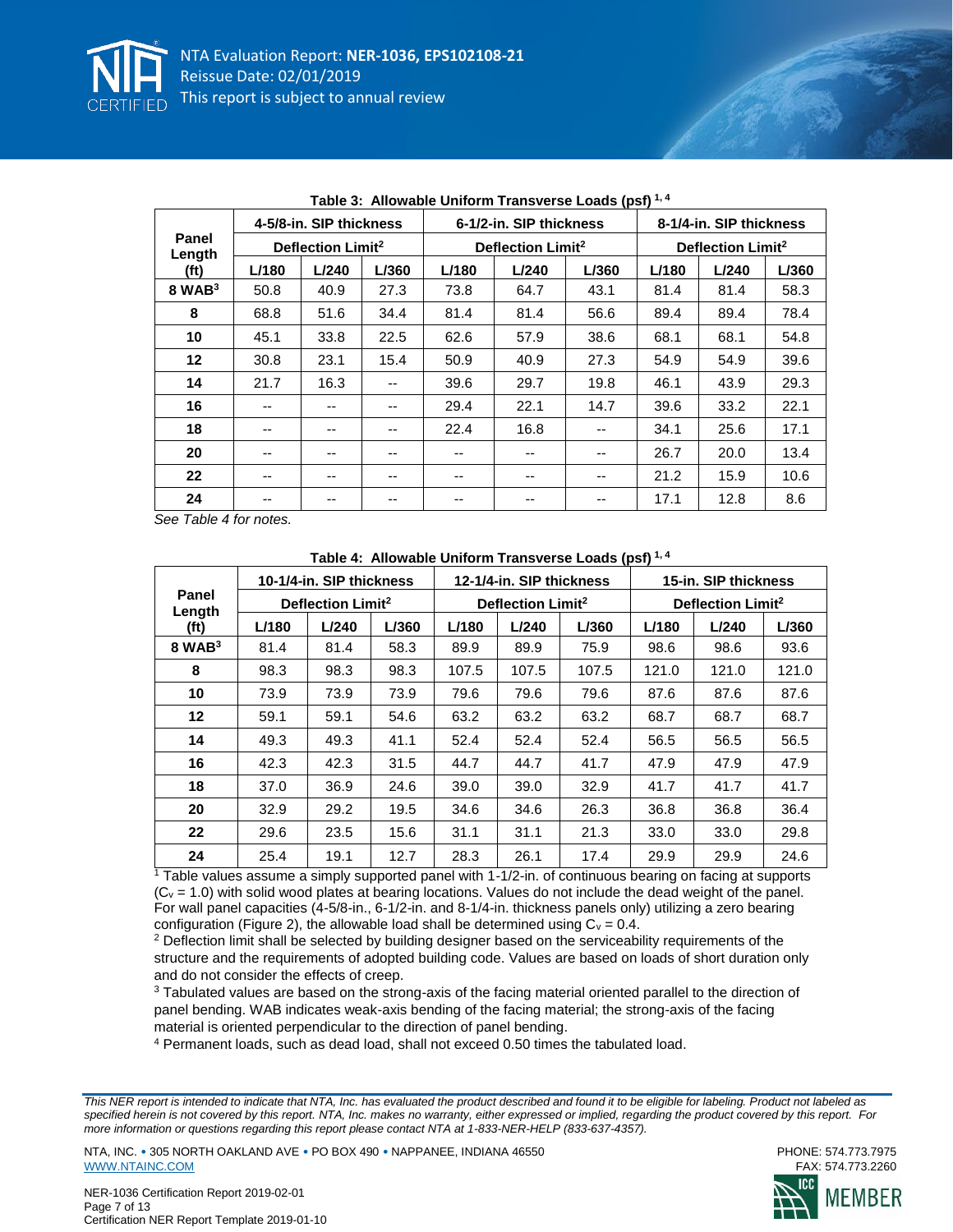

| <b>Lateral Brace Spacing</b> |           | <b>Panel Thickness</b> |           |
|------------------------------|-----------|------------------------|-----------|
| (ft)                         | 4-5/8-in. | $6 - 1/2 - in.$        | 8-1/4-in. |
| 8 WAB <sup>5</sup>           | 2320      | 2470                   | 2530      |
| 8                            | 3630      | 4070                   | 4240      |
| 10                           | 3260      | 3890                   | 4130      |
| 12                           | 2810      | 3660                   | 4000      |
| 14                           | $- -$     | 3390                   | 3830      |
| 16                           | --        | 3090                   | 3640      |
| 18                           | --        | 2790                   | 3430      |
| 20                           | --        |                        | 3190      |

# **Table 5: Allowable Axial Loads (plf) 1,2,3,4**

<sup>1</sup> Permanent loads, such as dead load, shall not exceed 0.50 times the tabulated load.

<sup>2</sup> All values are for normal duration and may not be increased for other durations.

<sup>3</sup> Axial loads shall be applied concentrically to the top of the panel through repetitive members spaced not more than 24-in. on center. Such members shall be fastened to a rim board or similar member to distribute along the top of the SIP.

<sup>4</sup>The ends of both facings must bear on the supporting foundation or structure to achieve the tabulated axial loads.

<sup>5</sup>Tabulated values are based on the strong-axis of the facing material oriented parallel to the direction of panel bending. WAB indicates weak-axis bending of the facing material; the strong-axis of the facing material is oriented perpendicular to the direction of panel bending.

*This NER report is intended to indicate that NTA, Inc. has evaluated the product described and found it to be eligible for labeling. Product not labeled as specified herein is not covered by this report. NTA, Inc. makes no warranty, either expressed or implied, regarding the product covered by this report. For more information or questions regarding this report please contact NTA at 1-833-NER-HELP (833-637-4357).* 

NTA, INC. • 305 NORTH OAKLAND AVE • PO BOX 490 • NAPPANEE, INDIANA 46550<br>WWW.NTAINC.COM FAX: 574.773.2260 [WWW.NTAINC.COM](http://www.ntainc.com/)



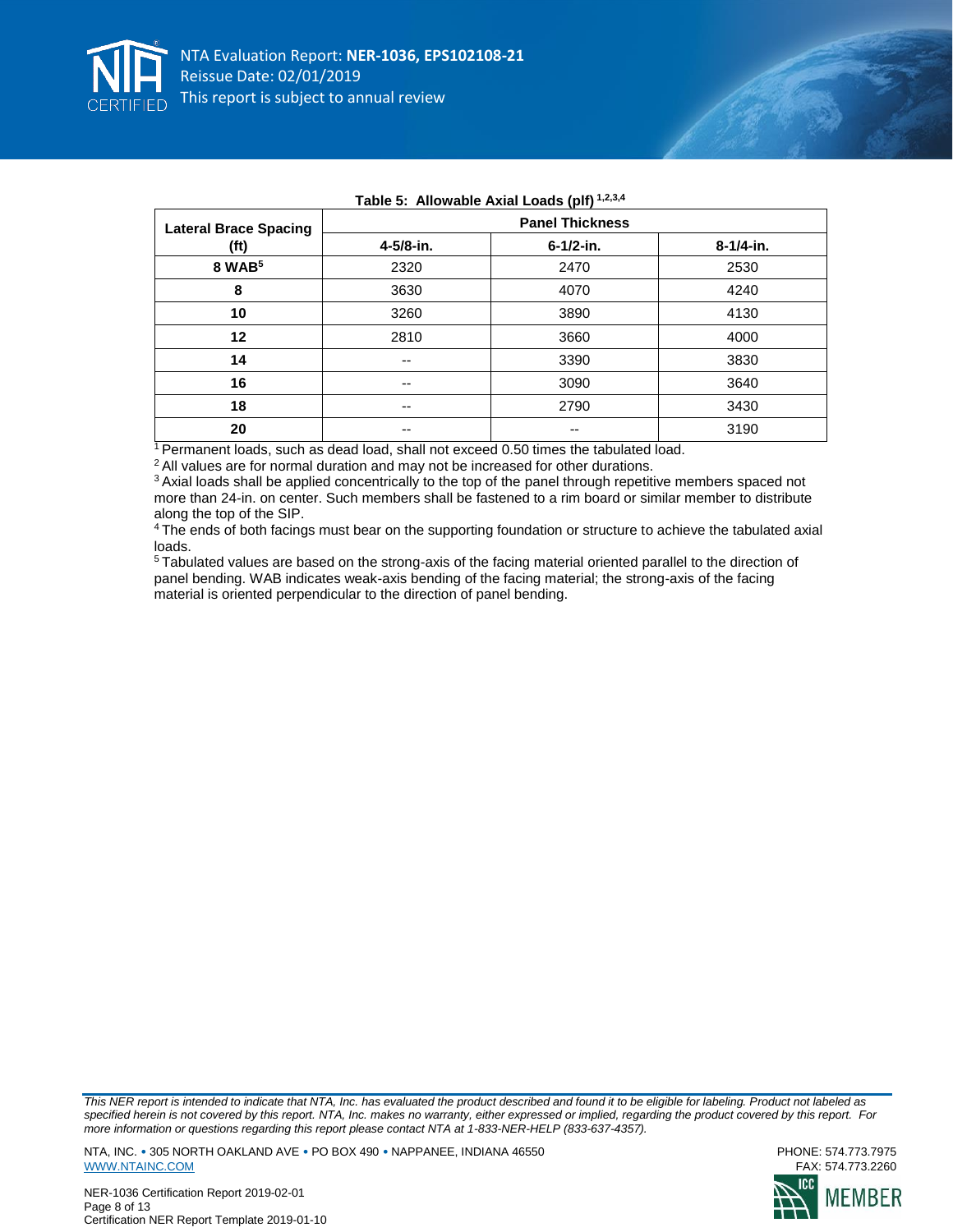

|                 |       | 4-5/8-in. SIP thickness       |       |       | 6-1/2-in. SIP thickness       |       |       | 8-1/4-in. SIP thickness       |       |
|-----------------|-------|-------------------------------|-------|-------|-------------------------------|-------|-------|-------------------------------|-------|
| Panel<br>Length |       | Deflection Limit <sup>2</sup> |       |       | Deflection Limit <sup>2</sup> |       |       | Deflection Limit <sup>2</sup> |       |
| (ft)            | L/180 | L/240                         | L/360 | L/180 | L/240                         | L/360 | L/180 | L/240                         | L/360 |
| $8$ WAB $3$     | 23.1  | 17.3                          | 11.5  | 42.6  | 31.9                          | 21.3  | 62.0  | 47.7                          | 31.8  |
| 8               | 31.0  | 23.2                          | 15.5  | 57.4  | 43.3                          | 28.9  | 75.1  | 65.3                          | 43.5  |
| 10              | 17.6  | 13.2                          | 8.8   | 33.9  | 25.4                          | 16.9  | 48.1  | 39.3                          | 26.2  |
| 12              | 10.8  | 8.1                           | 5.4   | 21.3  | 16.0                          | 10.7  | 33.4  | 25.1                          | 16.7  |
| 14              | 7.1   | 5.3                           | --    | 14.1  | 10.6                          | 7.1   | 22.5  | 16.9                          | 11.3  |
| 16              | $- -$ | --                            | --    | 9.8   | 7.4                           | --    | 15.8  | 11.8                          | 7.9   |
| 18              | $- -$ | $- -$                         | --    | 7.1   | 5.3                           | --    | 11.4  | 8.6                           | 5.7   |
| 20              | --    | --                            | --    | --    | --                            | --    | 8.5   | 6.4                           |       |

# **Table 6: Allowable Uniform Transverse Loads for SIPs with Openings, 36-in. maximum span (psf) 1,4,5,6**

*See Table 7 for notes.*

| Table 7:  Allowable Uniform Transverse Loads for SIPs with Openings, 72-in. maximum span (psf) 1,4,5,6 |
|--------------------------------------------------------------------------------------------------------|
|--------------------------------------------------------------------------------------------------------|

|                   |       | 4-5/8-in. SIP thickness       |       |       | 6-1/2-in. SIP thickness       |       |       | 8-1/4-in. SIP thickness       |       |
|-------------------|-------|-------------------------------|-------|-------|-------------------------------|-------|-------|-------------------------------|-------|
| Panel<br>Length   |       | Deflection Limit <sup>2</sup> |       |       | Deflection Limit <sup>2</sup> |       |       | Deflection Limit <sup>2</sup> |       |
| (f <sub>t</sub> ) | L/180 | L/240                         | L/360 | L/180 | L/240                         | L/360 | L/180 | L/240                         | L/360 |
| $8$ WAB $3$       | 16.6  | 12.5                          | 8.3   | 29.9  | 23.8                          | 15.8  | 39.2  | 36.4                          | 24.3  |
| 8                 | 23.3  | 17.5                          | 11.6  | 37.5  | 33.5                          | 22.3  | 49.1  | 49.1                          | 34.4  |
| 10                | 12.9  | 9.7                           | 6.4   | 24.0  | 19.0                          | 12.7  | 31.4  | 29.9                          | 19.9  |
| 12                | 7.8   | 5.8                           | --    | 15.6  | 11.7                          | 7.8   | 21.8  | 18.7                          | 12.4  |
| 14                | 5.0   | --                            | --    | 10.2  | 7.7                           | 5.1   | 16.0  | 12.3                          | 8.2   |
| 16                | --    | --                            | --    | 7.0   | 5.3                           | --    | 11.4  | 8.5                           | 5.7   |
| 18                | --    | --                            | --    | 5.0   | --                            | --    | 8.2   | 6.1                           | --    |
| 20                | --    | --                            | --    | --    | --                            | --    | 6.1   | --                            |       |

<sup>1</sup> Table values assume a simply supported panel with 1-1/2-in. of continuous bearing on facing at supports  $(C_v = 1.0)$  with solid wood plates at bearing locations. Values do not include the dead weight of the panel. For wall panel capacities utilizing a zero bearing configuration (Figure 2), the allowable load shall be determined using  $C_v = 0.4$ .

<sup>2</sup> Deflection limit shall be selected by building designer based on the serviceability requirements of the structure and the requirements of adopted building code. Values are based on loads of short duration only and do not consider the effects of creep.

<sup>3</sup> Tabulated values are based on the strong-axis of the facing material oriented parallel to the direction of panel bending. WAB indicates weak-axis bending of the facing material; the strong-axis of the facing material is oriented perpendicular to the direction of panel bending.

<sup>4</sup> Permanent loads, such as dead load, shall not exceed 0.50 times the tabulated load.

<sup>5</sup> Tabulated values assume header depths ranging from 12-in. to 36-in.

<sup>6</sup> SIP splines are not permitted within 6-in. of the end of the header and are not permitted within the header.

*This NER report is intended to indicate that NTA, Inc. has evaluated the product described and found it to be eligible for labeling. Product not labeled as specified herein is not covered by this report. NTA, Inc. makes no warranty, either expressed or implied, regarding the product covered by this report. For more information or questions regarding this report please contact NTA at 1-833-NER-HELP (833-637-4357).* 



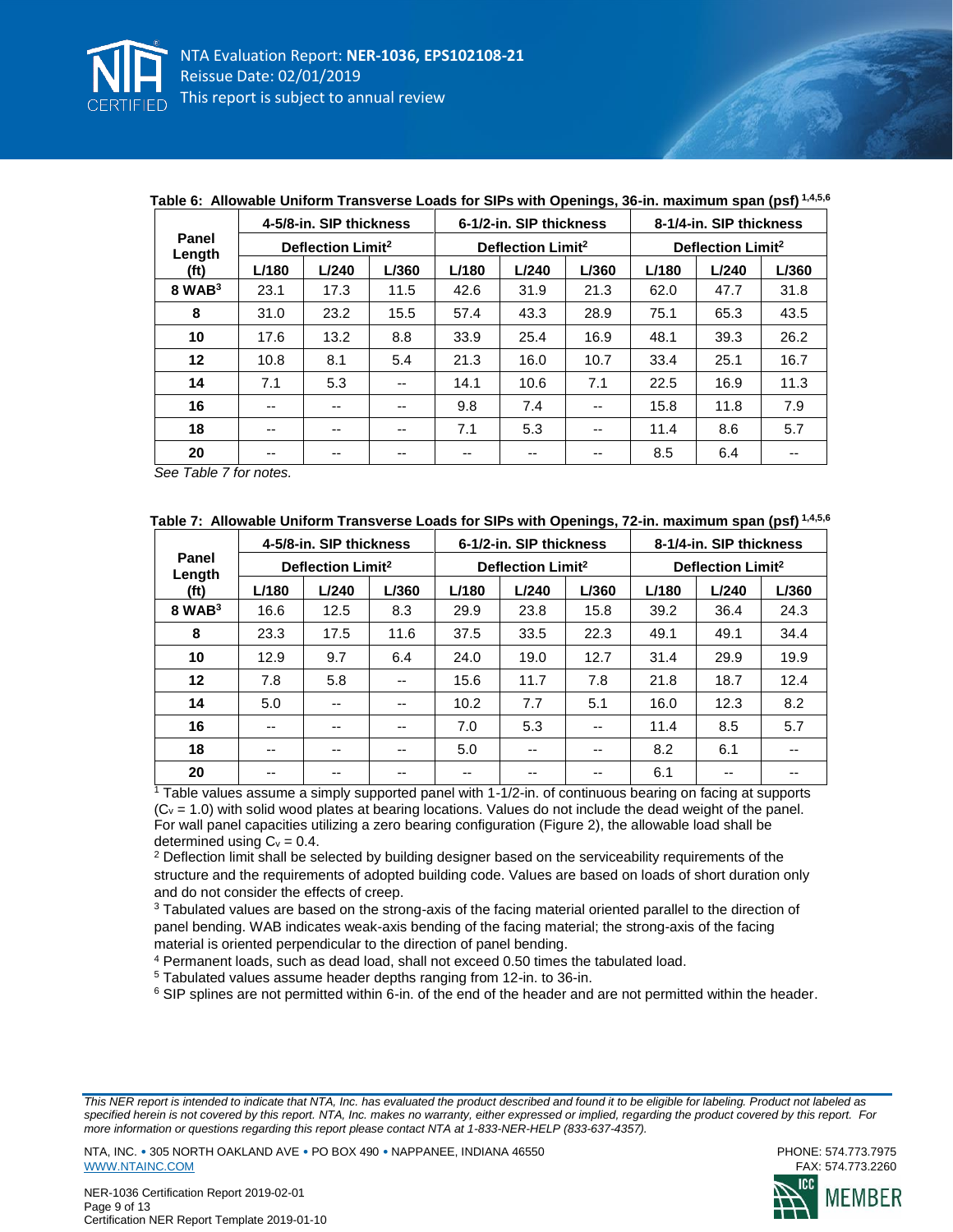

| <b>Lateral Brace Spacing</b> |           | <b>Panel Thickness</b> |           |
|------------------------------|-----------|------------------------|-----------|
| (ft)                         | 4-5/8-in. | 6-1/2-in.              | 8-1/4-in. |
| 8 WAB <sup>5</sup>           | 770       | 820                    | 840       |
| 8                            | 1210      | 1355                   | 1410      |
| 10                           | 1085      | 1295                   | 1375      |
| 12                           | 935       | 1220                   | 1330      |
| 14                           | $- -$     | 1130                   | 1275      |
| 16                           | $- -$     | 1030                   | 1210      |
| 18                           | $- -$     | 930                    | 1140      |
| 20                           | $- -$     | --                     | 1060      |

### **Table 8: Allowable Axial Loads for SIPs with Openings, 36-in. maximum span (plf) 1,2,3,4,6,7**

*See Table 9 for notes.*

#### **Table 9: Allowable Axial Loads for SIPs with Openings, 72-in. maximum span (plf) 1,2,3,4,6,7**

| <b>Lateral Brace Spacing</b> |           | <b>Panel Thickness</b> |           |
|------------------------------|-----------|------------------------|-----------|
| (ft)                         | 4-5/8-in. | 6-1/2-in.              | 8-1/4-in. |
| 8 WAB <sup>5</sup>           | 460       | 490                    | 505       |
| 8                            | 725       | 810                    | 845       |
| 10                           | 650       | 775                    | 825       |
| 12                           | 560       | 730                    | 800       |
| 14                           | --        | 675                    | 765       |
| 16                           | --        | 615                    | 725       |
| 18                           | --        | 555                    | 685       |
| 20                           | --        | --                     | 635       |

<sup>1</sup>Permanent loads, such as dead load, shall not exceed 0.50 times the tabulated load.

<sup>2</sup> All values are for normal duration and may not be increased for other durations.

<sup>3</sup> Axial loads shall be applied concentrically to the top of the panel through repetitive members spaced not more than 24-in. on center. Such members shall be fastened to a rim board or similar member to distribute along the top of the SIP.

<sup>4</sup>The ends of both facings must bear on the supporting foundation or structure to achieve the tabulated axial loads.

<sup>5</sup>Tabulated values are based on the strong-axis of the facing material oriented parallel to the direction of panel bending. WAB indicates weak-axis bending of the facing material; the strong-axis of the facing material is oriented perpendicular to the direction of panel bending.

<sup>6</sup> Tabulated values assume header depths ranging from 12-in. to 36-in.

<sup>7</sup> SIP splines are not permitted within 6-in. of the end of the header and are not permitted within the header.

*This NER report is intended to indicate that NTA, Inc. has evaluated the product described and found it to be eligible for labeling. Product not labeled as specified herein is not covered by this report. NTA, Inc. makes no warranty, either expressed or implied, regarding the product covered by this report. For more information or questions regarding this report please contact NTA at 1-833-NER-HELP (833-637-4357).* 



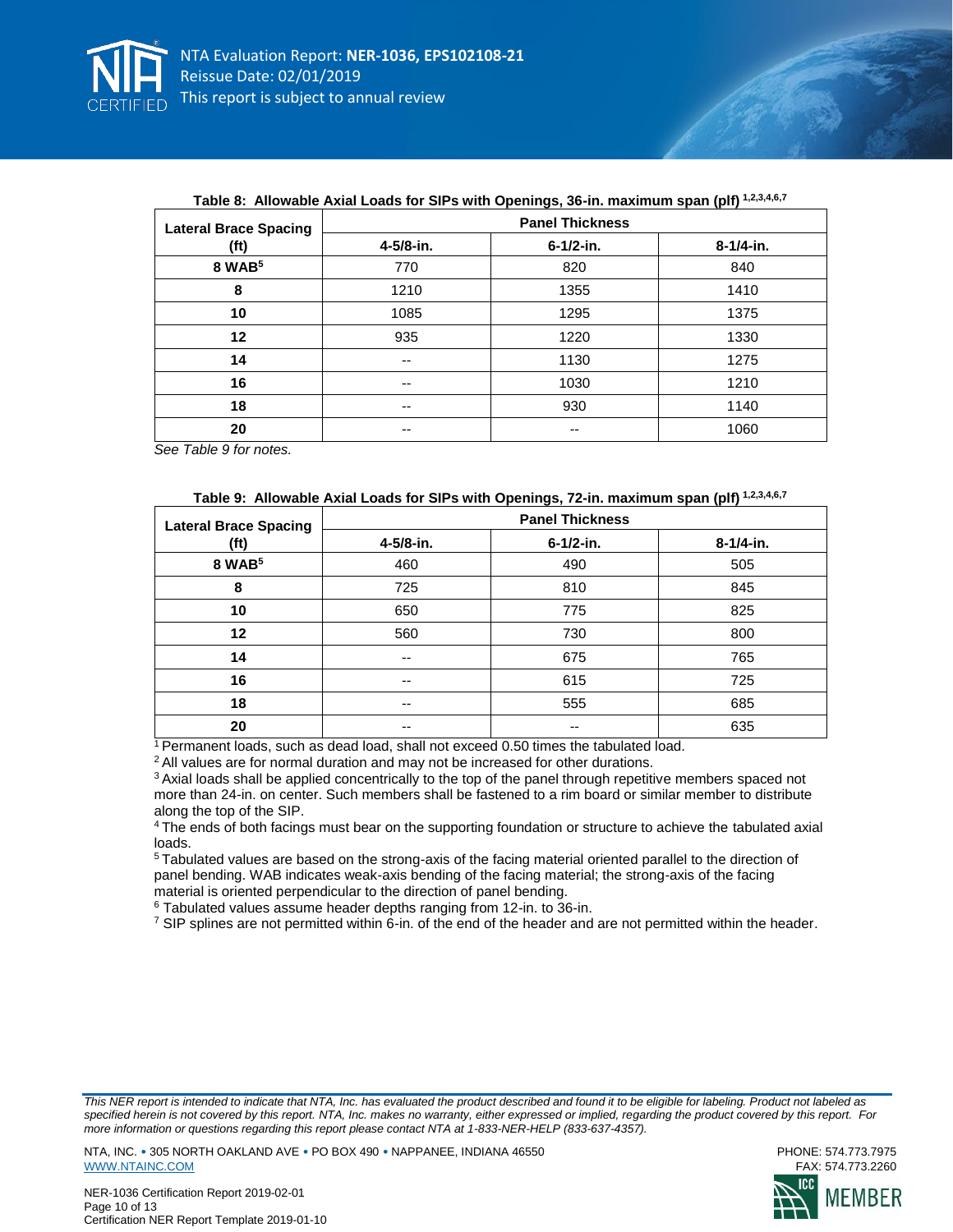

|                                    |                                         |                                                       | for SiP Shear walls (willig and Seismic Loads in Seismic Design Categories A, B and C) "* |                                                       |                                          |  |
|------------------------------------|-----------------------------------------|-------------------------------------------------------|-------------------------------------------------------------------------------------------|-------------------------------------------------------|------------------------------------------|--|
|                                    | <b>Minimum</b><br><b>Nominal</b>        |                                                       | <b>Minimum Facing Connections</b> <sup>3,5</sup>                                          |                                                       |                                          |  |
| <b>Spline</b><br>Type <sup>4</sup> | <b>SIP</b><br><b>Thickness</b><br>(in.) | Chord <sup>3</sup>                                    | Plate <sup>3</sup>                                                                        | Spline <sup>4</sup>                                   | <b>Shear</b><br><b>Strength</b><br>(plf) |  |
| Block or<br>Surface                | $4 - 5/8$                               | $0.131$ -in. x 2-1/2-in.<br>nails, 6-in. on<br>center | $0.131$ -in. x 2-1/2-in.<br>nails, 6-in. on<br>center                                     | $0.131$ -in. x 2-1/2-in.<br>nails, 6-in. on<br>center | 380                                      |  |
| Spline                             | $8 - 1/4$                               | $0.131$ -in. x 2-1/2-in.<br>nails, 6-in. on<br>center | $0.131$ -in. x 2-1/2-in.<br>nails, 6-in. on<br>center                                     | $0.131$ -in. x 2-1/2-in.<br>nails, 6-in. on<br>center | 400                                      |  |

| Table 10: Allowable In-Plane Shear Strength (Pounds per Foot)                                     |
|---------------------------------------------------------------------------------------------------|
| for SIP Shear Walls (Wind and Seismic Loads in Seismic Design Categories A, B and C) $^{\rm 1,3}$ |

*See Table 11 for notes.*

| Table 11: Allowable In-Plane Shear Strength (Pounds per Foot)                                       |
|-----------------------------------------------------------------------------------------------------|
| for SIP Shear Walls (Wind and Seismic Loads in Seismic Design Categories D, E and F) <sup>2,3</sup> |

|                                    | <b>Minimum</b><br><b>Nominal</b>        | <b>Minimum Facing Connections</b> <sup>3,5</sup>                                |                                                                                 |                                                                                                  |                                          |
|------------------------------------|-----------------------------------------|---------------------------------------------------------------------------------|---------------------------------------------------------------------------------|--------------------------------------------------------------------------------------------------|------------------------------------------|
| <b>Spline</b><br>Type <sup>4</sup> | <b>SIP</b><br><b>Thickness</b><br>(in.) | Chord <sup>3</sup>                                                              | Plate <sup>3</sup>                                                              | Spline <sup>4</sup>                                                                              | <b>Shear</b><br><b>Strength</b><br>(plf) |
| Block or<br>Surface<br>Spline      | $6 - 1/2$                               | $0.131$ -in. x 2-1/2-in.<br>nails, 3-in. on<br>center, 3/8-in. edge<br>distance | $0.131$ -in. x 2-1/2-in.<br>nails, 3-in. on<br>center, 3/8-in. edge<br>distance | $0.131$ -in. x 2-1/2-in.<br>nails, 3-in. on<br>center (23/32-in.<br>thick, 3-in. wide<br>spline) | 900                                      |

<sup>1</sup> Maximum shear wall dimensions ratio shall not exceed 2:1 (height: width) for resisting wind or seismic loads.

<sup>2</sup> Maximum shear wall dimension ratio shall not exceed 1:1 (height: width) for resisting wind or seismic loads.

<sup>3</sup> Chords, hold downs and connections to other structural elements must be designed by a registered design professional in accordance with accepted engineering practice.<br>4 Spline type at interior part of the set of the set of the set of the set of the set of the set of the set of the set of the set of the set of the set of the

Spline type at interior panel-to-panel joints only. Solid chord members are required at each end of each shear wall segment.

<sup>5</sup> Required connections must be made on each side of the panel. Dimensional or engineered lumber shall have an equivalent specific gravity of 0.42 or greater.

*This NER report is intended to indicate that NTA, Inc. has evaluated the product described and found it to be eligible for labeling. Product not labeled as specified herein is not covered by this report. NTA, Inc. makes no warranty, either expressed or implied, regarding the product covered by this report. For more information or questions regarding this report please contact NTA at 1-833-NER-HELP (833-637-4357).* 

NTA, INC. • 305 NORTH OAKLAND AVE • PO BOX 490 • NAPPANEE, INDIANA 46550<br>WWW.NTAINC.COM FAX: 574.773.2260 [WWW.NTAINC.COM](http://www.ntainc.com/)





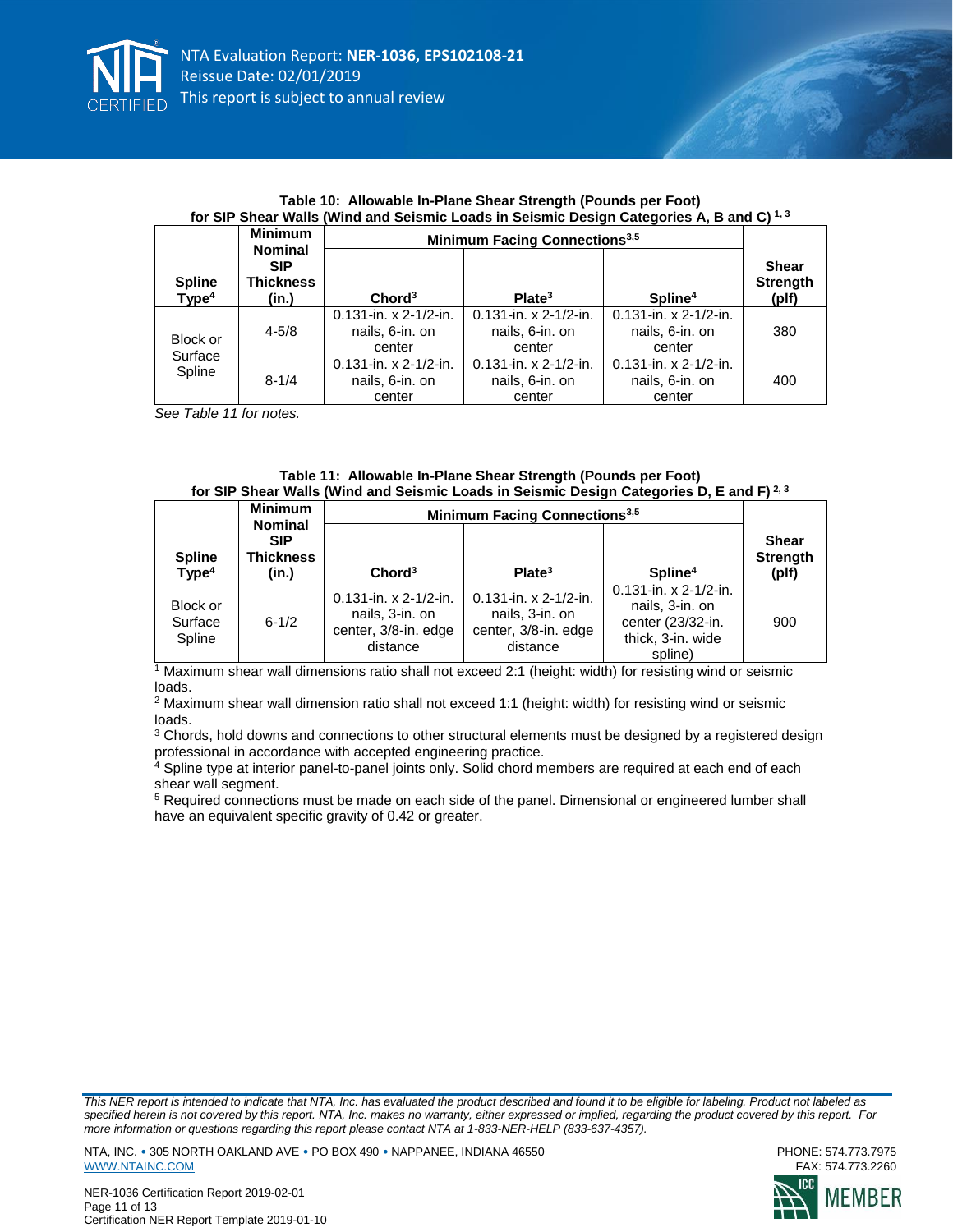

| <b>Minimum</b><br><b>Nominal</b>        | וטו ווטוובטוונמו בומטוויז ט טמאןכטנטט נט זיוווע טו טכוסווווט בטממווק<br><b>Minimum Connections</b>                                      |                                                                                                                                                                   |                                                                                         |                                          |                                |
|-----------------------------------------|-----------------------------------------------------------------------------------------------------------------------------------------|-------------------------------------------------------------------------------------------------------------------------------------------------------------------|-----------------------------------------------------------------------------------------|------------------------------------------|--------------------------------|
| <b>SIP</b><br><b>Thickness</b><br>(in.) | Surface Spline <sup>1</sup><br>(Figure 3b)                                                                                              | <b>Boundary</b><br><b>Support Element</b><br>(Figure 3c)                                                                                                          | <b>Interior</b><br>Support Spline <sup>2,3</sup><br>(Figure 3a)                         | <b>Shear</b><br><b>Strength</b><br>(plf) | Max.<br><b>Aspect</b><br>Ratio |
| $8 - 1/4$                               | $0.131$ -in. x 2-1/2-in.<br>nails, 6-in. on center<br>$7/16$ -in. x $3$ -in.<br><b>OSB Surface Spline</b>                               | 10-in. length, 0.190-<br>in. shank diameter,<br>0.255-in. thread o.d.,<br>2.750-in. thread<br>length, 0.625-in. head<br>diameter SIP screw,<br>6-in. on center    | $0.131$ -in. x 2-1/2-in.<br>nails, 6-in. on center                                      | 265                                      | 3:1                            |
|                                         | $0.131$ -in. x 2-1/2-in.<br>nails, 4-in. on center<br>$7/16$ -in. x $3$ -in.<br><b>OSB Surface Spline</b>                               | 10-in. length, 0.190-<br>in. shank diameter,<br>$0.255$ -in. thread o.d.,<br>2.750-in. thread<br>length, 0.625-in. head<br>diameter SIP screw,<br>4-in, on center | $0.131$ -in. x 2-1/2-in.<br>nails, 4-in. on center                                      | 330                                      | 3:1                            |
|                                         | $0.131$ -in. x 2-1/2-in.<br>nails, 2-in. on center,<br>two rows staggered<br>$3/8$ -in.<br>$7/16$ -in. x $3$ -in.<br>OSB Surface Spline | 10-in. length, 0.190-<br>in. shank diameter,<br>$0.255$ -in. thread o.d.,<br>2.750-in. thread<br>length, 0.625-in. head<br>diameter SIP screw,<br>3-in. on center | $0.131$ -in. x 2-1/2-in.<br>nails, 2-in. on center,<br>two rows staggered<br>$3/8$ -in. | 575                                      | 3:1                            |

| Table 12: Allowable In-Plane Shear Strength (Pounds per Foot)  |
|----------------------------------------------------------------|
| for Horizontal Diaphragms Subjected to Wind or Seismic Loading |

<sup>1</sup>Surface or block spline only at interior panel-to-panel joints. Specified fasteners are required on both sides of panel joint through the top surface only, as shown in Figure 3b.

2 Interior support spline shall be solid lumber 1-1/2-in. wide minimum and have a specific gravity of 0.42 or greater. Specified fasteners are required through both facings as shown in Figure 3c.

<sup>3</sup>Attachment of panels to interior supports is the responsibility of the designer and are not included with the shear strength capacities in this table.



*This NER report is intended to indicate that NTA, Inc. has evaluated the product described and found it to be eligible for labeling. Product not labeled as specified herein is not covered by this report. NTA, Inc. makes no warranty, either expressed or implied, regarding the product covered by this report. For more information or questions regarding this report please contact NTA at 1-833-NER-HELP (833-637-4357).* 

NTA, INC. • 305 NORTH OAKLAND AVE • PO BOX 490 • NAPPANEE, INDIANA 46550<br>WWW.NTAINC.COM FAX: 574.773.2260 [WWW.NTAINC.COM](http://www.ntainc.com/)

NER-1036 Certification Report 2019-02-01 Page 12 of 13 Certification NER Report Template 2019-01-10